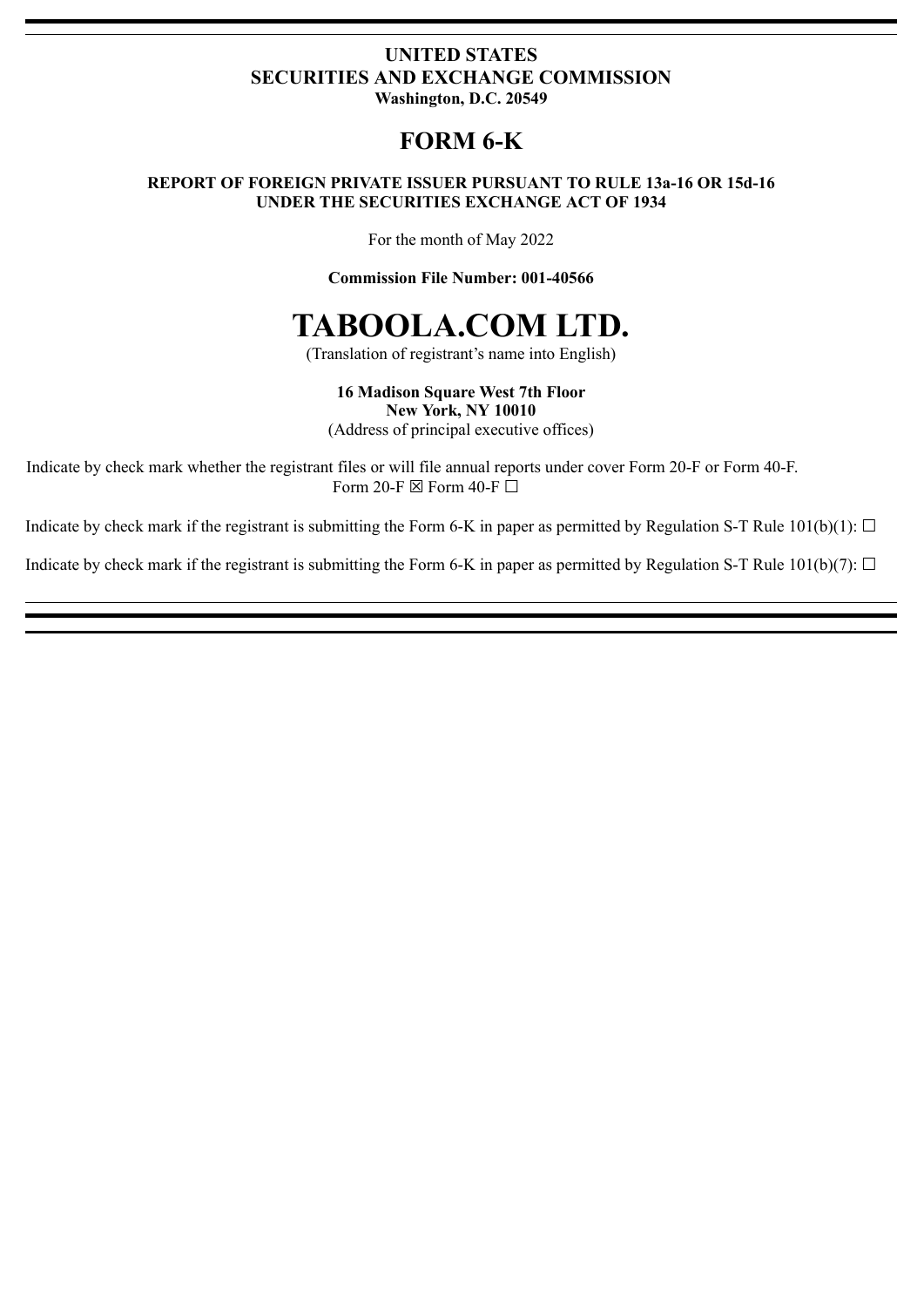As previously reported on a Form 6-K furnished by Taboola.com Ltd. ("Taboola" or the "Company") on April 8, 2022, the Company filed a motion with the Tel Aviv District Court Economic Department (the "Israeli court") to extend the initial approval, issued by the Israeli court on November 16, 2021, of a program of up to \$60,000,000, to be utilized, if so determined by its board of directors, in connection with a net issuance mechanism to satisfy tax withholding obligations related to equity-based compensation on behalf of its directors, officers and other employees and possible future share repurchases.

On May 19, 2022, the Israeli court approved the motion. The approval by the Israeli court is in effect through November 16, 2022. The Company expects to make successive requests to the Israeli court for similar approvals. A separate announcement would be made if the Company's board of directors were to approve a share repurchase program.

### **Forward-Looking Statements**

This Report on Form 6-K (the "Form 6-K") contains forward-looking statements. All statements contained in this Form 6-K that do not relate to matters of historical fact should be considered forward-looking statements, including, without limitation, statements regarding the Israeli court approval and net issuance mechanism. These forward-looking statements are based on management's current expectations. The Company's failure in whole or in part to obtain any subsequent request for approval from the Israeli court could prevent or reduce the Company's ability to obtain the potential benefits of net issuance for itself, its employees and its shareholders. Forward-looking statements are neither promises nor guarantees, and involve known and unknown risks, uncertainties and other important factors that may cause our actual results, performance or achievements to be materially different from our expectations expressed or implied by the forward-looking statements, including without limitation the important factors discussed under Item 3.D. "Key Information - Risk Factors" in our Annual Report on Form 20-F filed with the U.S. Securities and Exchange Commission ("SEC") on March 24, 2022 and in our other SEC filings. Any such forwardlooking statements represent management's estimates as of the date of this Form 6-K. While we may elect to update such forward-looking statements at some point in the future, we disclaim any obligation to do so, even if subsequent events cause our views to change, except as may be required by law. These forward-looking statements should not be relied upon as representing our views as of any date subsequent to the date of this Form 6-K.